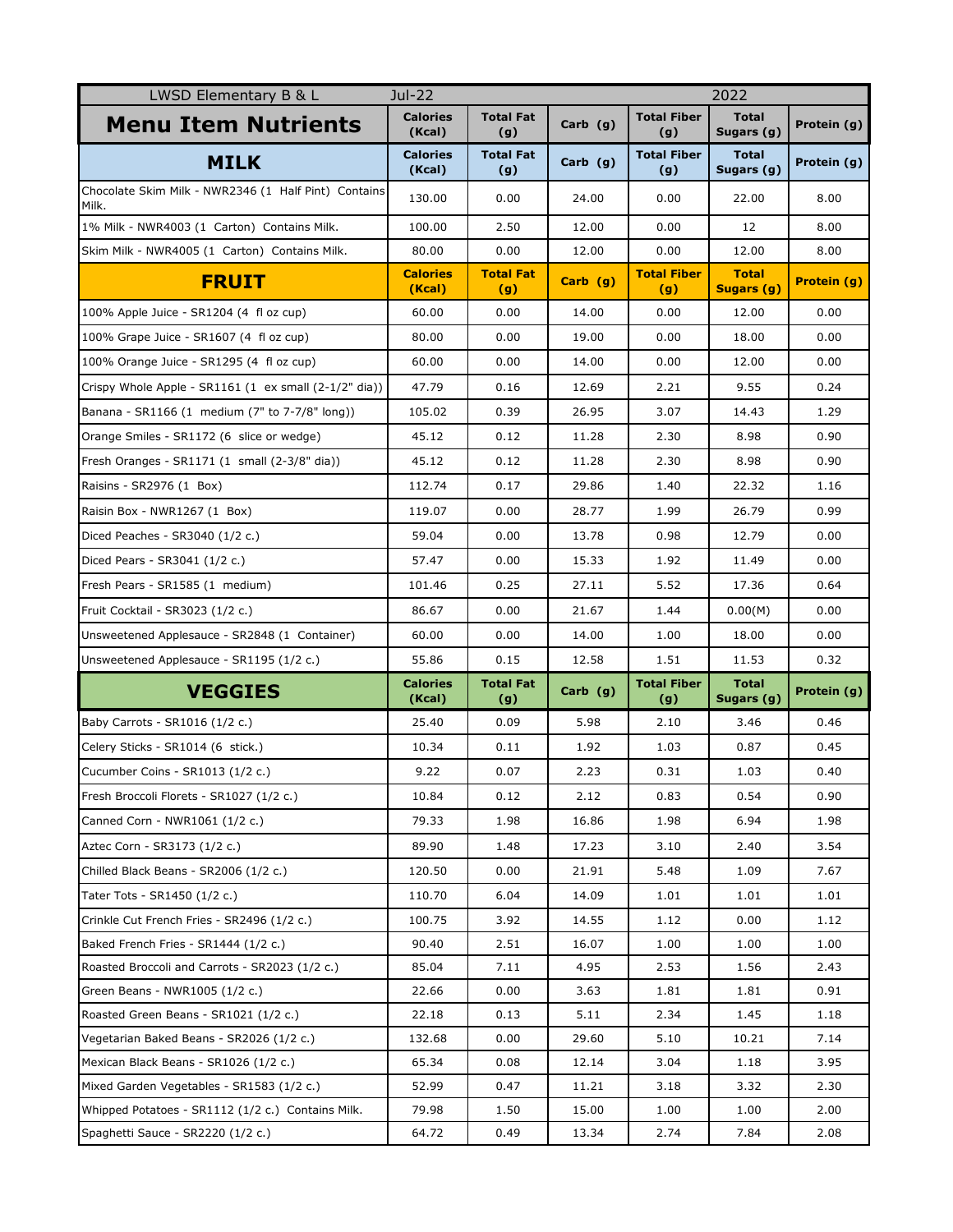| <b>BREAKFAST</b>                                                                                                                                                                           | <b>Calories</b><br>(Kcal) | <b>Total Fat</b><br>(g) | $Carb$ (g) | <b>Total Fiber</b><br>(g) | <b>Total</b><br>Sugars (g) | Protein (g) |
|--------------------------------------------------------------------------------------------------------------------------------------------------------------------------------------------|---------------------------|-------------------------|------------|---------------------------|----------------------------|-------------|
| Apple Cinnamon Muffin - SR1165 (1 muffin) Contains<br>Egg, Gluten, Soy, Wheat.                                                                                                             | 180.00                    | 6.00                    | 31.00      | 2.00                      | 16.00                      | 3.00        |
| Bagel & Cream Cheese - NWR1120 (1 ea.) Contains<br>Gluten, Milk, Soy, Wheat.                                                                                                               | 214.54                    | 4.55                    | 36.71      | 4.05                      | 4.10                       | 7.57        |
| Biscuit with Grape Jelly - NWR3135 (1 ea.) Contains<br>Gluten, Milk, Wheat.                                                                                                                | 235.00                    | 8.00                    | 37.00      | 1.00                      | 11.00                      | 5.00        |
| Blueberry Bagel w/ Cream Cheese Burry - NWR1198 (1<br>ea.) Contains Gluten, Milk, Wheat. Processed in a<br>facility that also processes Egg, Soy.                                          | 204.54                    | 4.55                    | 34.71      | 3.05                      | 7.10                       | 6.57        |
| Blueberry Fruit & Yogurt Parfait - NWR3779 (1<br>parfait) Contains Milk, Soy. May contain Gluten.                                                                                          | 408.98                    | 7.74                    | 75.17      | 5.04                      | 43.20                      | 9.81        |
| Blueberry Bash Mini Waffles - SR2443 (1 pkg.)<br>Contains Egg, Gluten, Milk, Soy, Wheat.                                                                                                   | 190.05                    | 5.11                    | 32.83      | 1.82                      | 10.64                      | 3.15        |
| Blueberry Muffin - SR1454 (1 muffin) Contains Egg,<br>Gluten, Soy, Wheat.                                                                                                                  | 190.00                    | 6.00                    | 30.00      | 2.00                      | 16.00                      | 3.00        |
| Blueberry Pancake Bites - SR1190 (1 pkg.) Contains<br>Egg, Gluten, Milk, Soy, Wheat.                                                                                                       | 210.00                    | 6.00                    | 35.00      | 4.00                      | 11.00                      | 4.00        |
| Breakfast on a Stick - SR2494 (1 stick.) Contains Egg,<br>Gluten, Soy, Wheat.                                                                                                              | 200.00                    | 10.00                   | 17.00      | 3.00                      | 4.00                       | 7.00        |
| Cocoa Puffs Cereal Bar - SR1308 (1 Bar) Contains<br>Gluten, Wheat. May contain Soy.                                                                                                        | 158.04                    | 3.28                    | 29.56      | 2.88                      | 9.00                       | 2.56        |
| Sausage Breakfast Patty - SR1157 (2 patty)                                                                                                                                                 | 120.00                    | 9.00                    | 0.00       | 0.00                      | 0.00                       | 12.00       |
| Egg & Cheese Breakfast Sandwich - NWR4239 (1<br>sandwich) Contains Egg, Gluten, Milk, Soy, Wheat.<br>May contain Soy.                                                                      | 230.00                    | 11.50                   | 22.00      | 2.00                      | 1.00                       | 10.50       |
| French Toast Sticks - SR1910 (4 stick.) Contains<br>Gluten, Soy, Wheat.                                                                                                                    | 257.36                    | 9.90                    | 37.61      | 2.97                      | 8.91                       | 5.94        |
| Fruity Cheerios Cereal Bar - SR1181 (1 Bar) Contains<br>Gluten, Soy, Wheat.                                                                                                                | 150.00                    | 3.50                    | 29.00      | 3.00                      | 9.00                       | 3.00        |
| Ham & Cheese English Muffin - NWR1363 (1 sandwich)<br>Contains Gluten, Milk, Wheat. May contain Soy.                                                                                       | 179.13                    | 6.56                    | 22.51      | 2.00                      | 2.01                       | 10.03       |
| Honey Graham Crackers - SR2366 (1 pkg.) Contains<br>Gluten, Soy, Wheat. Processed in a facility that also<br>processes Egg, Milk.                                                          | 90.00                     | 2.50                    | 17.00      | 1.00                      | 4.00                       | 2.00        |
| Mini Cinnis - SR1595 (1 pkg.) Contains Gluten, Milk,<br>Wheat.                                                                                                                             | 240.00                    | 8.00                    | 40.00      | 3.00                      | 14.00                      | 4.00        |
| Mini Maple Waffles - NWR1408 (1 pkg.) Contains Egg,<br>Gluten, Milk, Soy, Wheat. Processed in a facility that<br>also processes Tree nuts.                                                 | 200.00                    | 5.00                    | 35.00      | 4.00                      | 10.00                      | 4.00        |
| Oatmeal Chocolate Chip UBR - SR1173 (1 pkg.)<br>Contains Egg, Gluten, Milk, Soy, Wheat.                                                                                                    | 270.00                    | 8.00                    | 44.00      | 5.00                      | 19.00                      | 5.00        |
| Pancakes Buttermilk - SR2010 (2 pancake) Contains<br>Egg, Gluten, Milk, Soy, Wheat.                                                                                                        | 160.00                    | 2.00                    | 30.67      | 4.00                      | 5.33                       | 4.00        |
| Pancake & Waffle Syrup - SR1158 (2 tbsp.)                                                                                                                                                  | 105.00                    | 0.00                    | 26.00      | 0.00                      | 14.50                      | 0.00        |
| Sausage Breakfast Pizza - SR1167 (1 slice) Contains<br>Gluten, Milk, Soy, Wheat.                                                                                                           | 210.03                    | 7.00                    | 27.00      | 3.00                      | 5.00                       | 9.00        |
| Sausage Breakfast Sandwich - SR1189 (1 sandwich)<br>Contains Gluten, Milk, Soy, Wheat. Processed in a<br>facility that also processes Egg, Soy.                                            | 229.11                    | 8.70                    | 24.71      | 2.00                      | 1.36                       | 12.78       |
| Strawberry Yogurt - NWR1048 (1 ea.) Contains Milk.                                                                                                                                         | 70.00                     | 0.00                    | 14.00      | 0.00                      | 10.00                      | 4.00        |
| String Cheese - SR1146 (1 stick.) Contains Milk.                                                                                                                                           | 80.00                     | 6.00                    | 0.00       | 0.00                      | 0.00                       | 7.00        |
| Ultimate Breakfast Round, Oatmeal Chocolate Chip,<br>BULK - SR3020 (1 round) Contains Egg, Gluten, Milk,<br>Soy, Wheat. Processed in a facility that also processes<br>Peanuts, Tree nuts. | 250.00                    | 7.00                    | 42.00      | 6.00                      | 16.00                      | 5.00        |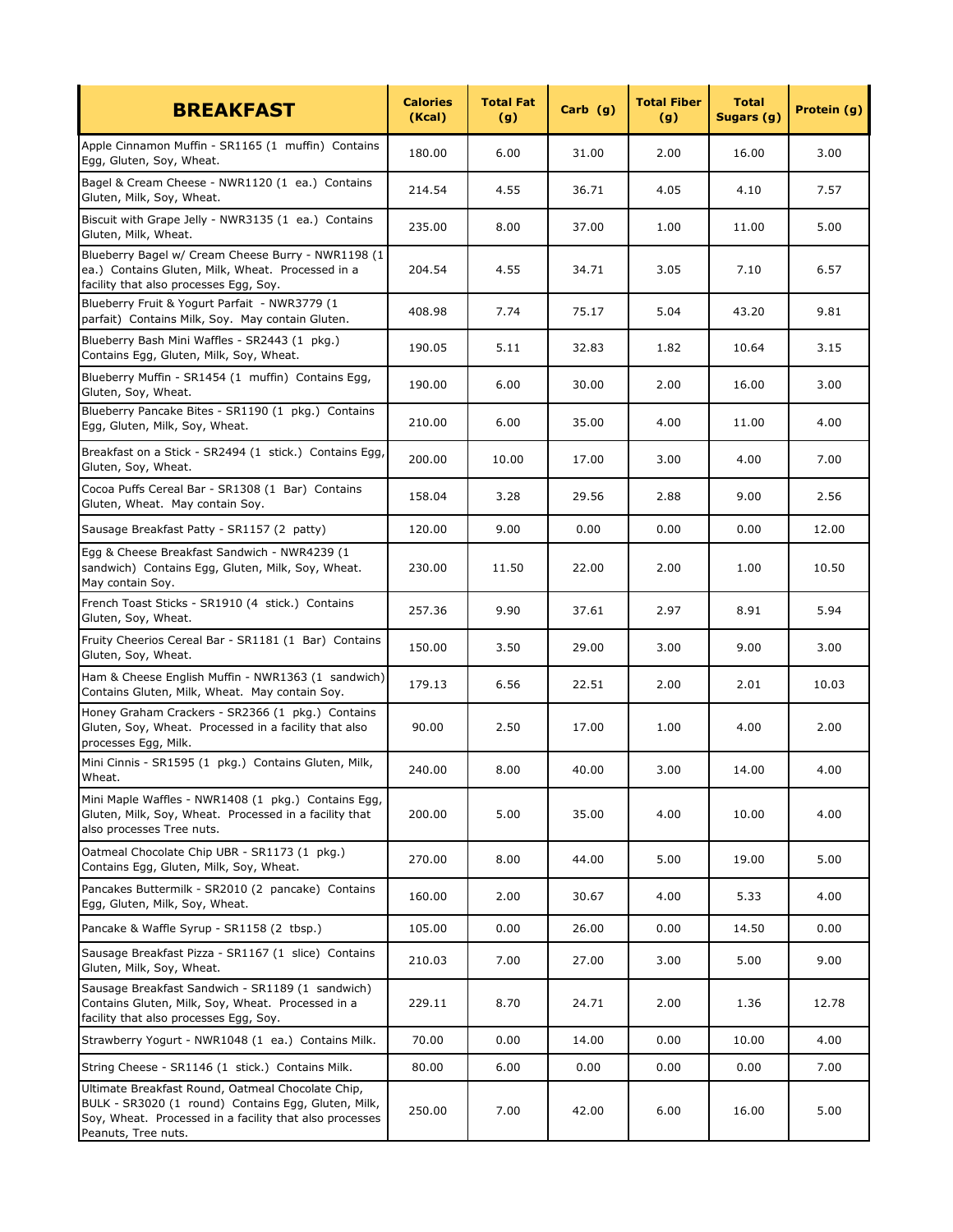| <b>LUNCH</b>                                                                                                               | <b>Calories</b><br>(Kcal) | <b>Total Fat</b><br>(g) | Carb (g) | <b>Total Fiber</b><br>(g) | <b>Total</b><br>Sugars (g) | Protein (g) |
|----------------------------------------------------------------------------------------------------------------------------|---------------------------|-------------------------|----------|---------------------------|----------------------------|-------------|
| American Sandwich - NWR4036 (1 sandwich)<br>Contains Gluten, Milk, Soy, Wheat.                                             | 279.41                    | 9.06                    | 32.01    | 2.00                      | 3.51                       | 22.09       |
| Baked Penne Pasta - SR3141 (1 c.) Contains Gluten,<br>Milk, Wheat.                                                         | 451.68                    | 16.70                   | 57.10    | 3.80                      | 9.57(M)                    | 20.82       |
| BBQ Chicken Sandwich - NWR3752 (1 ea.) Contains<br>Gluten, Milk, Wheat. May contain Soy.                                   | 284.33                    | 8.21                    | 31.66    | 2.26                      | 7.35                       | 19.77       |
| Bean and Cheese Burrito - SR3376 (1 burrito)<br>Contains Gluten, Milk, Soy, Wheat.                                         | 291.11                    | 8.29                    | 40.95    | 7.96                      | 1.33                       | 15.60       |
| Beef Cheeseburger - NWR4233 (1 burger) Contains<br>Gluten, Milk, Soy, Wheat. May contain Soy.                              | 343.00                    | 14.00                   | 27.00    | 2.00                      | 3.00                       | 20.50       |
| Beef Hamburger - NWR4231 (1 burger) Contains<br>Gluten, Wheat. May contain Soy.                                            | 293.00                    | 9.50                    | 27.00    | 2.00                      | 3.00                       | 18.00       |
| Breakfast for Lunch: Pancakes and Sausage - SR2957<br>(1 plate)                                                            | 0.00(M)                   | 0.00(M)                 | 0.00(M)  | 0.00(M)                   | 0.00(M)                    | 0.00(M)     |
| Pancakes Buttermilk - SR2010 (2 pancake) Contains<br>Egg, Gluten, Milk, Soy, Wheat.                                        | 160.00                    | 2.00                    | 30.67    | 4.00                      | 5.33                       | 4.00        |
| Sausage Breakfast Patty - SR1157 (2 patty)                                                                                 | 120.00                    | 9.00                    | 0.00     | 0.00                      | 0.00                       | 12.00       |
| Cheese Quesadilla - NWR3780 (1 each quesadilla)<br>Contains Gluten, Milk, Wheat.                                           | 330.00                    | 16.00                   | 26.00    | 2.00                      | 2.00                       | 18.00       |
| Chicken & Waffles - NWR3126 (1 serving) Contains<br>Egg, Gluten, Milk, Soy, Wheat.                                         | 330.00                    | 17.00                   | 29.50    | 3.50                      | 2.00                       | 16.00       |
| Chicken Alfredo Pasta - NWR3075 (1 portion)<br>Contains Gluten, Milk, Wheat.                                               | 419.69                    | 12.77                   | 58.11    | 2.45                      | 5.46                       | 20.56       |
| Chicken Burger - NWR1300 (1 burger) Contains<br>Gluten, Soy, Wheat. May contain Soy.                                       | 390.00                    | 15.50                   | 42.00    | 5.00                      | 4.00                       | 21.00       |
| Chicken Nachos - NWR2702 (1 portion) Contains Milk.                                                                        | 457.25                    | 25.01                   | 37.00    | 2.00                      | 2.00                       | 20.04       |
| Corn Dog - SR1023 (1 corn dog) Contains Egg,<br>Gluten, Soy, Wheat.                                                        | 240.00                    | 8.00                    | 30.00    | 5.00                      | 5.00                       | 9.00        |
| Crispy Chicken Nuggets - SR1367 (5 nugget)<br>Contains Gluten, Soy, Wheat.                                                 | 239.93                    | 14.00                   | 16.00    | 3.00                      | 1.00                       | 14.00       |
| Crispy Chicken Wrap - NWR3904 (1 wrap) Contains<br>Egg, Gluten, Milk, Soy, Wheat.                                          | 399.08                    | 20.00                   | 37.24    | 4.66                      | 4.52                       | 17.05       |
| Fish & Chips - Alaskan Pollack NWR2448 (4-sticks) &<br>Crinkle Cut Fries SR2496 (1/2 cup). Contains Fish,<br>Wheat, Gluten | 310.75                    | 14.00                   | 36.55    | 1.12                      | 0.00                       | 13.20       |
| Fish Sticks - Alaskan Pollack NWR2448 (4-sticks)<br>Contains Fish, Wheat, Gluten                                           | 210.00                    | 10.00                   | 22.00    | 1.10                      | 0.00                       | 13.20       |
| Fruit & Yo To Go Box - NWR3790 (1 Box) Contains<br>Gluten, Milk, Soy, Wheat. May contain Gluten.                           | 460.70                    | 15.14                   | 68.40    | 4.63                      | 35.03                      | 13.81       |
| Glazed Chicken Drumstick - SR2447 (1 piece)                                                                                | 248.99                    | 15.56                   | 3.11     | 0.00                      | 0.00                       | 24.90       |
| Grilled Cheese Sandwich - NWR1723 (1 sandwich)<br>Contains Gluten, Milk, Soy, Wheat.                                       | 362.50                    | 20.23                   | 32.02    | 2.00                      | 4.03                       | 18.13       |
| Ham and Cheese Sandwich - NWR1203 (1 ea.)<br>Contains Gluten, Milk, Soy, Wheat.                                            | 336.25                    | 14.86                   | 31.01    | 2.00                      | 3.01                       | 23.56       |
| Hot Dog - NWR1054 (1 serving) Contains Gluten,<br>Wheat. May contain Soy.                                                  | 271.50                    | 10.61                   | 27.01    | 2.00                      | 2.00                       | 15.10       |
| Italian Sub Sandwich - NWR1041 (1 sandwich)<br>Contains Gluten, Milk, Wheat. May contain Soy.                              | 344.25                    | 13.48                   | 26.51    | 2.00                      | 2.51                       | 28.63       |
| Just Peachy Parfait - NWR3516 (1 parfait) Contains<br>Milk, Soy. May contain Gluten.                                       | 428.68                    | 7.74                    | 80.09    | 3.07                      | 51.07                      | 9.81        |
| Macaroni & Cheese - NWR3806 (1 c.) Contains<br>Gluten, Milk, Wheat.                                                        | 497.17                    | 21.86                   | 54.90    | 2.40                      | 4.76                       | 23.90       |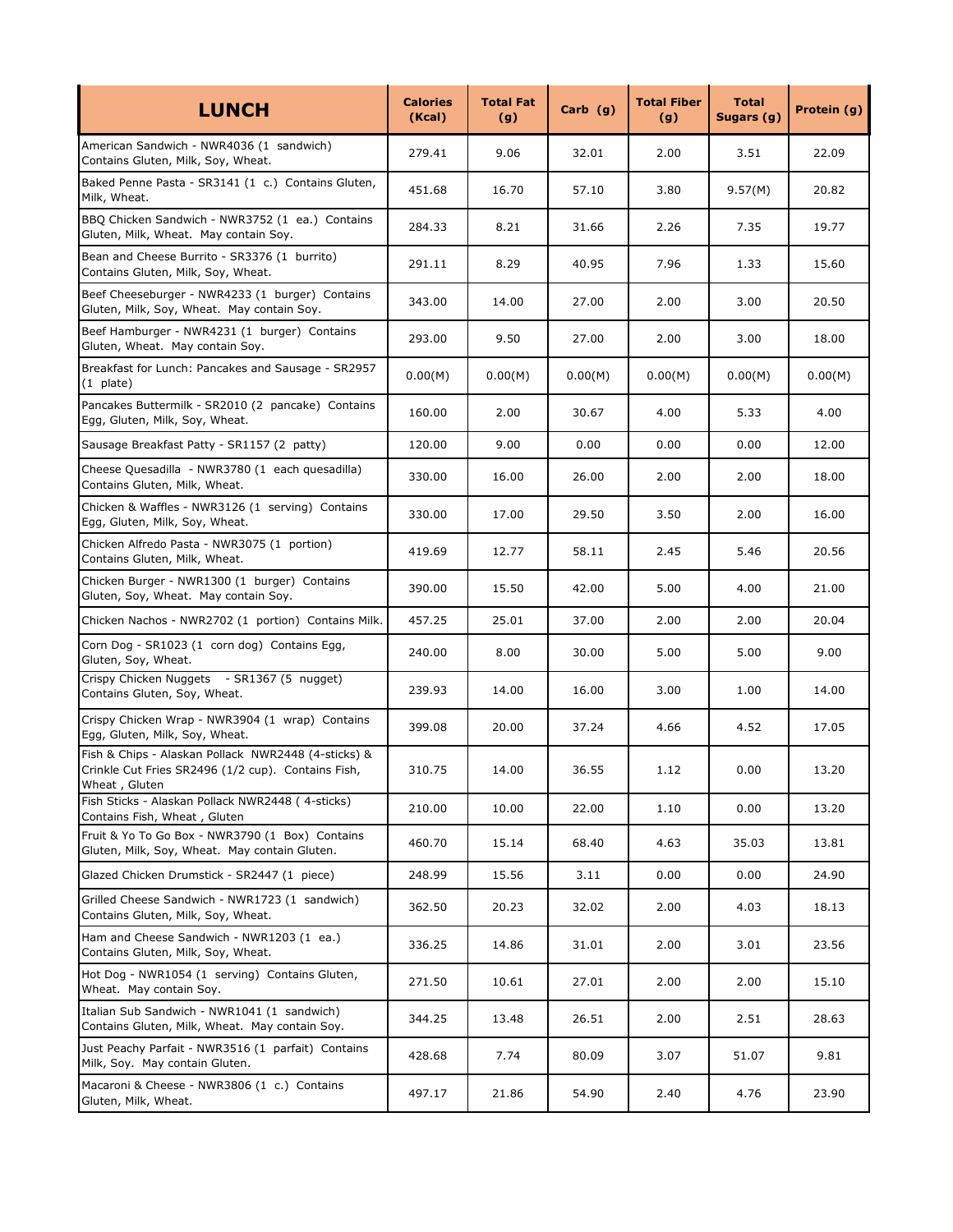| Marinara Meatball Sub - NWR3911 (1 sandwich)<br>Contains Gluten, Milk, Soy, Wheat. May contain Soy.                               | 383.40                    | 14.15                   | 40.81      | 4.64                      | 8.14                       | 22.97       |
|-----------------------------------------------------------------------------------------------------------------------------------|---------------------------|-------------------------|------------|---------------------------|----------------------------|-------------|
| Mozzarella Stuffed Breadsticks - SR1625 (2<br>breadstick) Contains Egg, Gluten, Milk, Soy, Wheat.                                 | 290.17                    | 11.01                   | 28.02      | 2.00                      | 5.00                       | 19.01       |
| Orange Chicken Rice Bowl - NWR2333 (1 serving)<br>Contains Gluten, Soy, Wheat.                                                    | 434.46                    | 14.81                   | 60.47      | 4.67                      | 14.05                      | 17.39       |
| Pizza Buffalo Chicken - NWR1596 (1 slice) Contains<br>Gluten, Milk, Soy, Wheat.                                                   | 354.76                    | 14.54                   | 36.22      | 3.54                      | 5.72                       | 18.3        |
| Pizza Cheese - NWR1592 (1 slice) Contains Gluten,<br>Milk, Soy, Wheat.                                                            | 365.56                    | 16.34                   | 34.91      | 3.20                      | 6.11                       | 18.24       |
| Pizza Hawaiin - NWR1594 (1 slice) Contains Gluten,<br>Milk, Soy, Wheat.                                                           | 340.01                    | 13.72                   | 36.38      | 3.32                      | 7.15                       | 16.65       |
| Pizza Pepperoni - NWR1593 (1 slice) Contains Gluten,<br>Milk, Soy, Wheat.                                                         | 381.36                    | 17.8                    | 34.91      | 3.21                      | 6.11                       | 18.97       |
| Pizza Sausage - NWR1591 (1 slice) Contains Gluten,<br>Milk, Soy, Wheat.                                                           | 439.15                    | 22.61                   | 35.98      | 3.55                      | 6.44                       | 21.47       |
| Pizza Supreme - NWR1595 (1 slice) Contains Gluten,<br>Milk, Soy, Wheat.                                                           | 365.4                     | 15.86                   | 36.12      | 3.38                      | 3.41                       | 18.71       |
| Popcorn Chicken Bowl - NWR4198 (1 portion)<br>Contains Gluten, Milk, Soy, Wheat.                                                  | 441.46                    | 18.52                   | 49.97      | 5.66                      | 6.74                       | 19.09       |
| Pretzel and Cheese Sauce - NWR1699 (1 portion)<br>Contains Gluten, Milk, Wheat.                                                   | 386.15                    | 20.28                   | 34.40      | 3.00                      | 3.20                       | 20.38       |
| Soft Chicken Taco - NWR2639 (1 taco) Contains<br>Gluten, Milk, Wheat.                                                             | 285.00                    | 13.83                   | 26.00      | 2.00                      | 2.00                       | 15.33       |
| Southwest Soft Taco - NWR4071 (1 taco) Contains<br>Gluten, Milk, Soy, Wheat.                                                      | 318.95                    | 14.56                   | 29.04      | 2.00                      | 5.02                       | 19.59       |
| Southwest Taco Nachos - NWR4027 (1 portion)<br>Contains Milk, Soy.                                                                | 442.82                    | 26.06                   | 34.73      | 2.83                      | 3.85                       | 21.88       |
| Spaghetti & Meatsauce - NWR3020 (3/4 c.) Contains<br>Gluten, Soy, Wheat.                                                          | 351.39                    | 11.54                   | 47.39      | 3.95                      | 5.23                       | 16.25       |
| Spaghetti Noodles - SR2107 (3/4 c.) Contains Gluten,<br>Wheat.                                                                    | 197.72                    | 2.51                    | 38.66      | 1.84                      | 1.84                       | 6.44        |
| Spaghetti Forward Sauce - SR2478 (2/3 c.)                                                                                         | 204.96                    | 5.13                    | 30.61      | 7.42                      | 8.01                       | 9.84        |
| Sunbutter & jelly Sandwich - NWR1633 (1 sandwich)<br>Contains Gluten, Milk, Soy, Wheat.                                           | 660.00                    | 36.06                   | 70.00      | 6.16                      | 32.00                      | 22.08       |
| Sweet & Sour Chicken - SR2521 (5 nugget) Contains<br>Gluten, Soy, Wheat.                                                          | 347.15                    | 16.17                   | 36.48      | 3.46                      | 16.16                      | 16.17       |
| Teriyaki Chicken Rice Bowl - NWR4230 (1 portion)<br>Contains Gluten, Soy, Wheat.                                                  | 537.26                    | 15.23                   | 83.03      | 5.49                      | 20.23                      | 20.00       |
| Tomato and Shredded Lettuce Salad - SR1997 (1/2 c.)                                                                               | 11.38                     | 0.12                    | 2.45       | 0.81                      | 1.65                       | 0.60        |
| Turkey & Cheese Sandwich - NWR4038 (1 sandwich)<br>Contains Gluten, Milk, Soy, Wheat.                                             | 306.81                    | 12.13                   | 32.02      | 2.00                      | 3.01                       | 22.18       |
| Turkey Gravy - NWR2419 (3/8 c.) Contains Milk.                                                                                    | 130.09                    | 3.63                    | 6.04       | 0.00                      | 1.69                       | 16.35       |
| Veggie Burger - NWR1631 (1 burger) Contains<br>Gluten, Soy, Wheat. May contain Soy.                                               | 302.25                    | 8.61                    | 38.18      | 5.04                      | 7.06                       | 17.15       |
| <b>GRAINS</b>                                                                                                                     | <b>Calories</b><br>(Kcal) | <b>Total Fat</b><br>(g) | Carb $(g)$ | <b>Total Fiber</b><br>(g) | <b>Total</b><br>Sugars (g) | Protein (g) |
| Bread Roll - NWR1032 (2 roll.) Contains Gluten,<br>Wheat. May contain Soy.                                                        | 140.00                    | 1.00                    | 24.00      | 2.00                      | 2.00                       | 6.00        |
| Dinner Roll - NWR1313 (1 roll.) Contains Gluten,<br>Wheat. May contain Soy.                                                       | 70.00                     | 0.50                    | 12.00      | 1.00                      | 1.00                       | 3.00        |
| Honey Graham Crackers - SR2366 (1 pkg.) Contains<br>Gluten, Soy, Wheat. Processed in a facility that also<br>processes Egg, Milk. | 90.00                     | 2.50                    | 17.00      | 1.00                      | 4.00                       | 2.00        |
| Steamed Rice - SR2109 (1/2 c.)                                                                                                    | 137.87                    | 0.81                    | 30.01      | 1.62                      | 0.00                       | 3.24        |